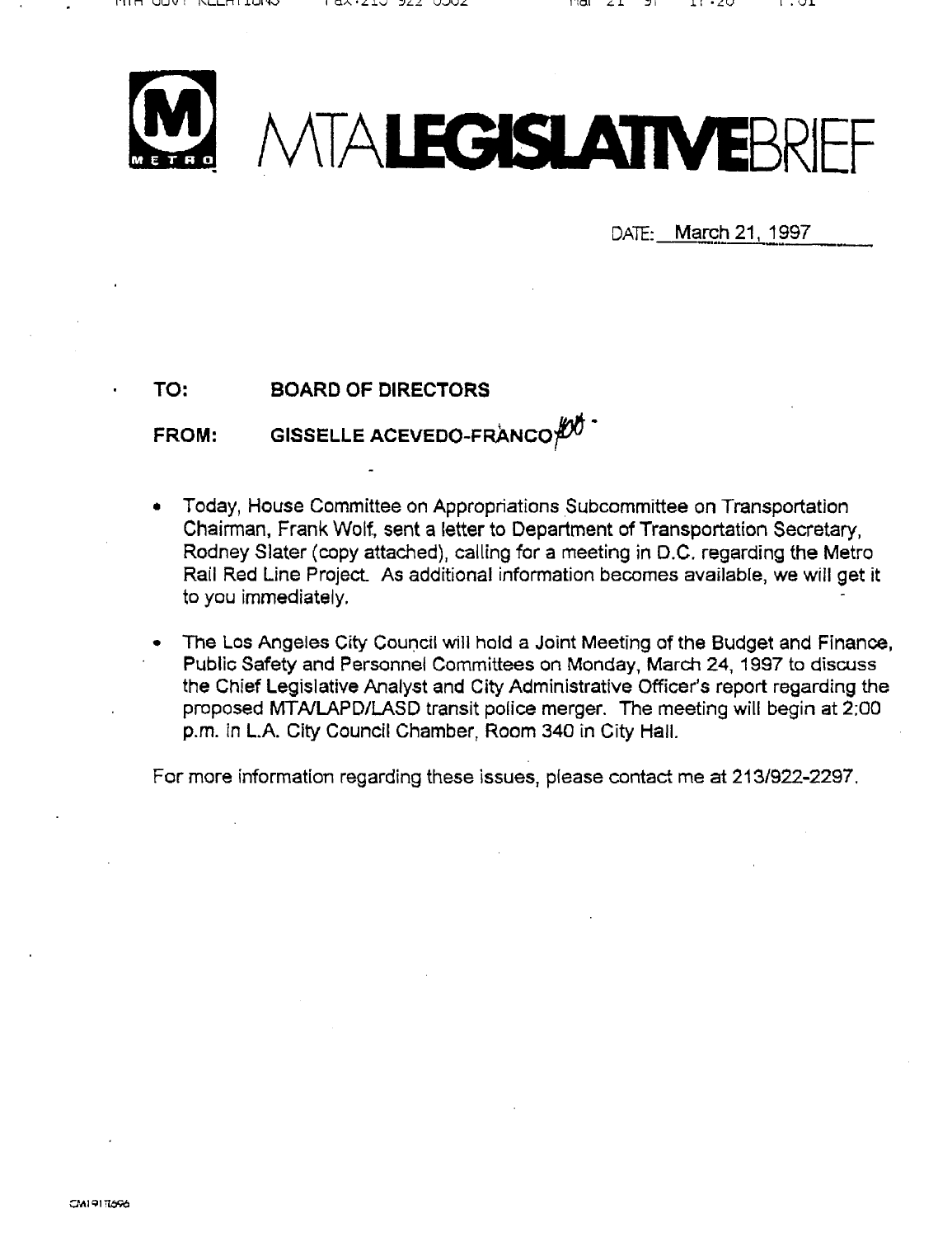OS LIVINGSTON, LOUISIANA, A

ز<br>مب

Congress of the United States

**Rease of Representations** Committee on Appropriations Washington, DC 20515-6015

March 21, 1997

ORITY MANI **BANG 1. MARY. V** 

The Honorable Rodney Slater Secretary of Transportation 400 Seventh Street, SW Washington, DC 20590

## Dear Mr. Secretary:

I know the people of Los Angeles need a transit alternative to the city's congested roadways. Here in the Washington area, now, even with the Metrorail system and the region's coordinated bus system, the Washington metropolitan region is the second worst congested area of the country - only behind Los Angeles. However, I am concerned that the mixed messages coming from Los Angeles area officials and the Metropolitan Transportation Authority (MTA), as well as the significant financing challenges and escalating costs of the Red Line project, continue to chise! away confidence in the MTA's ability to deliver on its commitment to provide transit services to the people of Los Angeles. These mixed massages make appropriations and authorization decisions for the LA Red Line project very difficult.

I think it would be helpful to have congressional representatives and the Los Angeles Metropolitan Transportation Authority board - including the Mayor of the city of Los Angeles - meet in Washington along with representatives of the Department and the Federal Transit Administration to discuss current problems and reach some consensus on the project. I would suggest that the Inspector General, as well as the General Accounting Office be involved to provide all parties with their assessments of the Red Line project. Such a consensus would enable the Department and Congress to move forward with greater confidence in supporting funding requests for Los Angeles County transit systems. I am hopeful that the discussions and any consensus would include financing, cost and construction schedules, and a demonstrated commitment to completion of current projects.